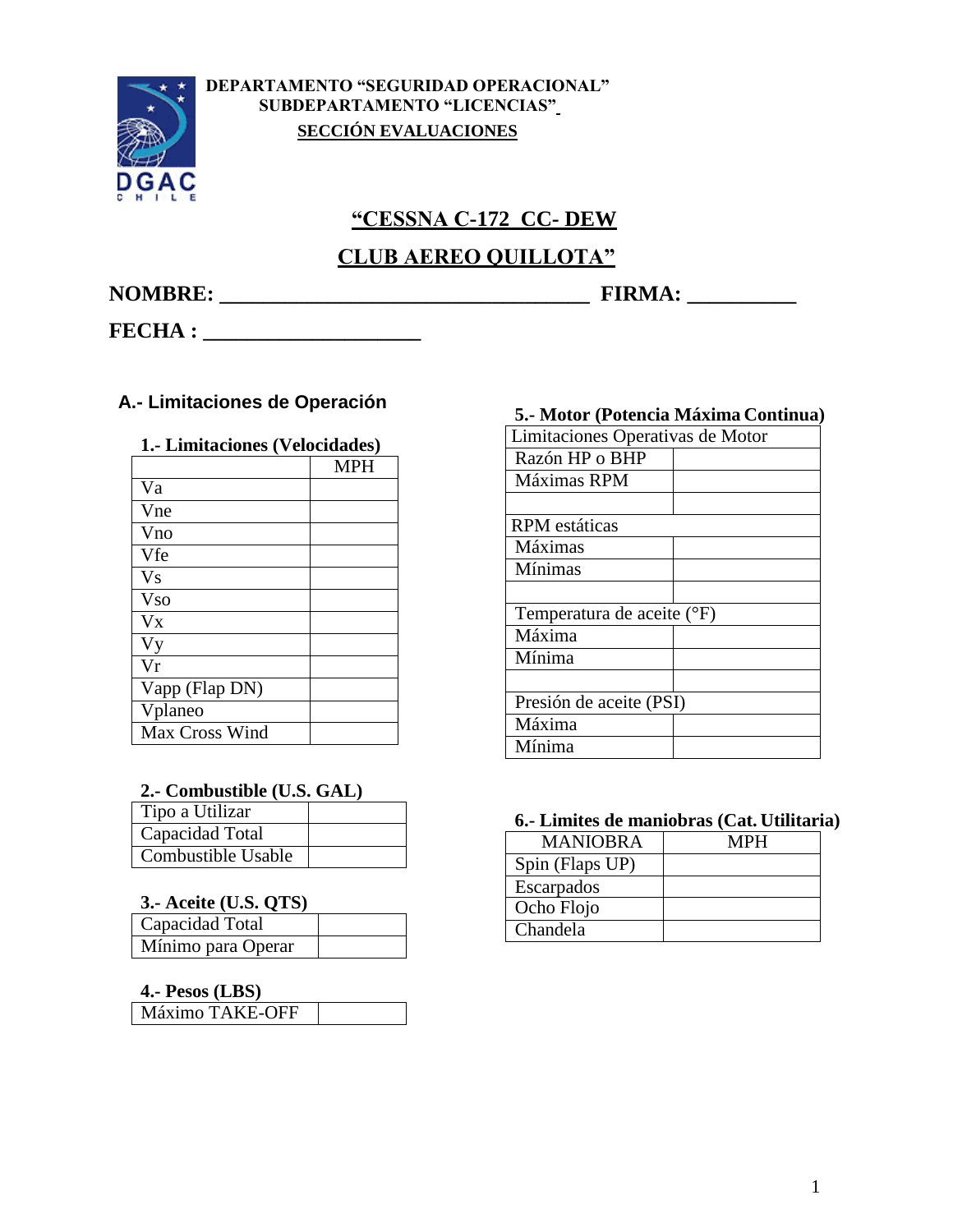**B.- Emergency Procedures.**

## **-ENGINE FAILURE DURING TAKEOFF ROLL**

**1. THROTTLE Control \_\_\_\_\_\_\_\_\_\_\_\_\_\_\_\_\_\_\_\_\_\_\_\_ 2. BRAKES \_\_\_\_\_\_\_\_\_\_\_\_\_\_\_\_\_\_\_\_\_\_\_\_ 3. DIRECTIONAL CONTROL \_\_\_\_\_\_\_\_\_\_\_\_\_\_\_\_\_\_\_\_\_\_\_\_ -ENGINE IMMEDIATELY AFTER TAKEOFF ROLL A. SUFFICIENT RUNWAY REMAINING: 1. AIRSPEED \_\_\_\_\_\_\_\_\_\_\_\_\_\_\_\_\_\_\_\_\_\_\_\_ 2. DIRECTIONAL CONTROL \_\_\_\_\_\_\_\_\_\_\_\_\_\_\_\_\_\_\_\_\_\_\_\_ 3. LAND \_\_\_\_\_\_\_\_\_\_\_\_\_\_\_\_\_\_\_\_\_\_\_\_ B. INSUFFICIENT RUNWAY REMAINING: 1. AIRSPEED \_\_\_\_\_\_\_\_\_\_\_\_\_\_\_\_\_\_\_\_\_\_\_\_ 2. THROTTLE Control \_\_\_\_\_\_\_\_\_\_\_\_\_\_\_\_\_\_\_\_\_\_\_\_ 3. MIXTURE Control \_\_\_\_\_\_\_\_\_\_\_\_\_\_\_\_\_\_\_\_\_\_\_\_ 4. FUEL SHUTOFF Valve \_\_\_\_\_\_\_\_\_\_\_\_\_\_\_\_\_\_\_\_\_\_\_\_ 5. MAGNETOS Switch \_\_\_\_\_\_\_\_\_\_\_\_\_\_\_\_\_\_\_\_\_\_\_\_ 6. FLAPS \_\_\_\_\_\_\_\_\_\_\_\_\_\_\_\_\_\_\_\_\_\_\_\_ 7. MASTER Switch \_\_\_\_\_\_\_\_\_\_\_\_\_\_\_\_\_\_\_\_\_\_\_\_ 8. DIRECTIONAL CONTROL \_\_\_\_\_\_\_\_\_\_\_\_\_\_\_\_\_\_\_\_\_\_\_\_**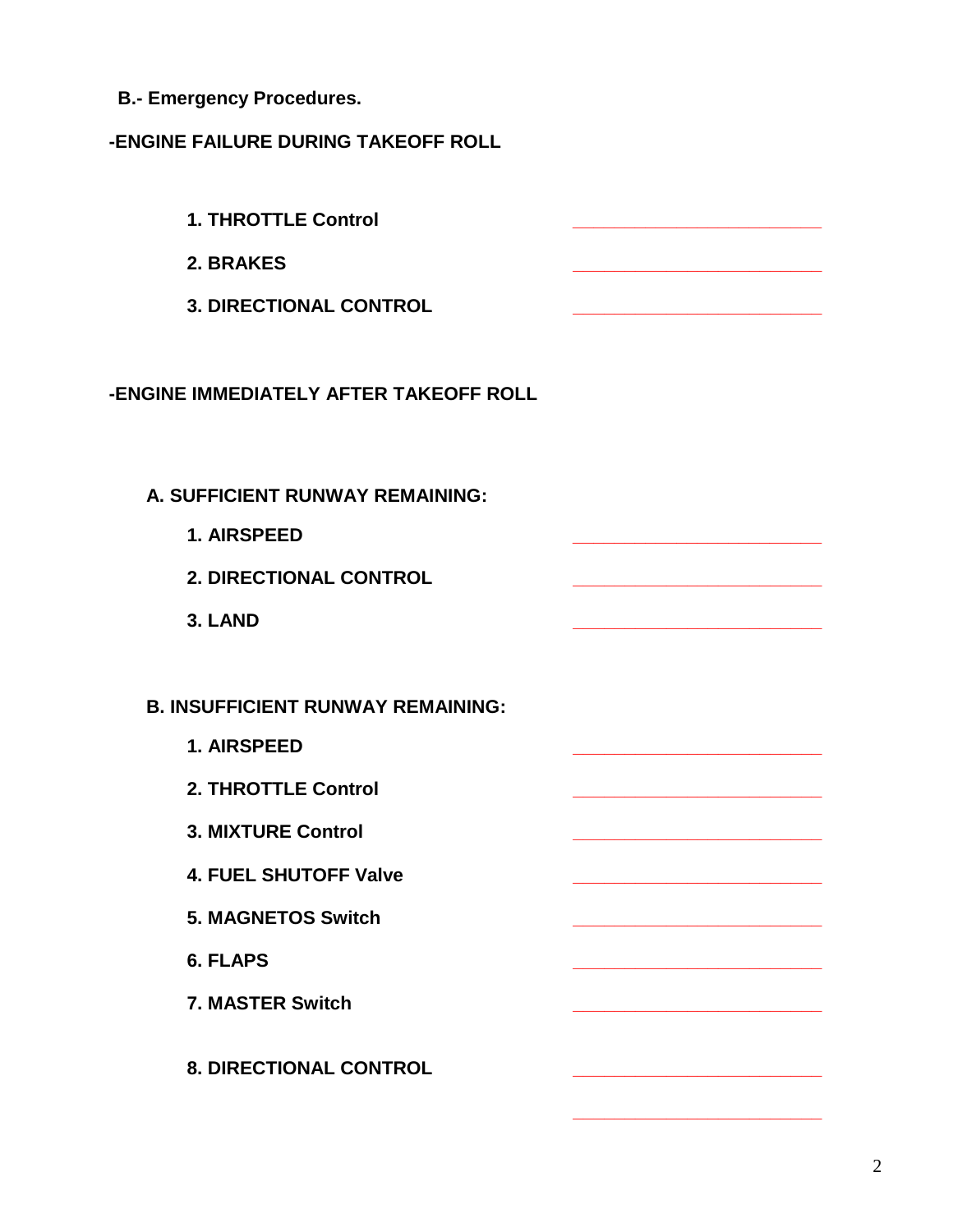## **-ENGINE FAILURE IN FLIGHT**

**1. AIRSPEED \_\_\_\_\_\_\_\_\_\_\_\_\_\_\_\_\_\_\_\_\_\_\_**

**2. FUEL SHUTOFF Valve \_\_\_\_\_\_\_\_\_\_\_\_\_\_\_\_\_\_\_\_\_\_\_**

- **3. MIXTURE Control \_\_\_\_\_\_\_\_\_\_\_\_\_\_\_\_\_\_\_\_\_\_\_**
- **4. CARB HEAT \_\_\_\_\_\_\_\_\_\_\_\_\_\_\_\_\_\_\_\_\_\_\_**
- **4. PRIMER \_\_\_\_\_\_\_\_\_\_\_\_\_\_\_\_\_\_\_\_\_\_\_**
- **5. MAGNETOS Switch \_\_\_\_\_\_\_\_\_\_\_\_\_\_\_\_\_\_\_\_\_\_\_**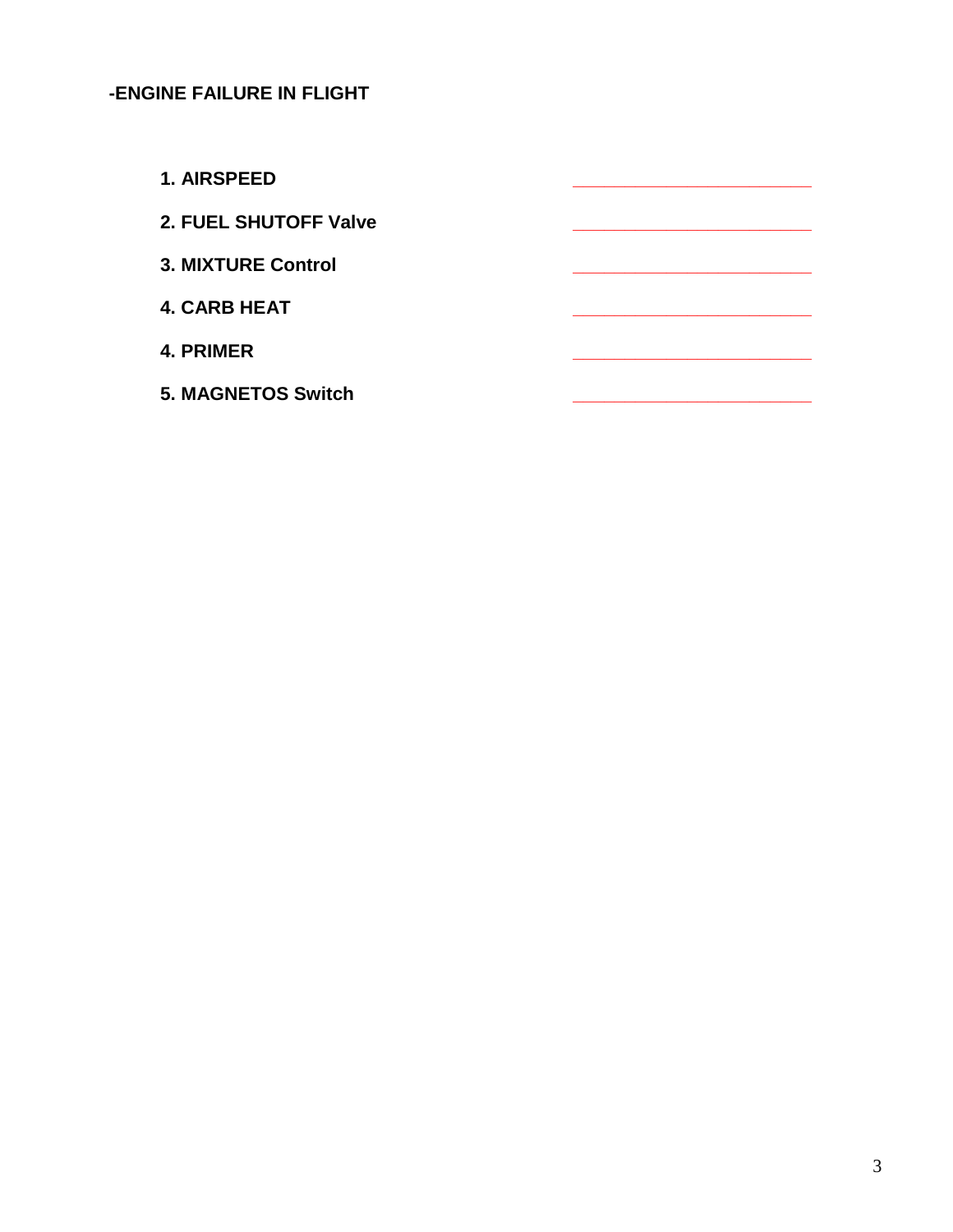**-ENGINE FIRE DURING START ON GROUND**

| <b>1. MAGNETOS Switch</b>         |  |
|-----------------------------------|--|
| IF ENGINE START IS SUCCESSFUL:    |  |
| 2. POWER                          |  |
| 3. ENGINE                         |  |
| IF ENGINE START IS UNSUCCESSFULL: |  |
|                                   |  |
| 2. MAGNETOS Switch                |  |
|                                   |  |
| <b>3. THROTTLE Control</b>        |  |
| <b>4. MIXTURE Control</b>         |  |
| <b>5. FUEL SHUTOFF Valve</b>      |  |
| <b>6. MAGNETOS Switch</b>         |  |
| <b>7. MASTER Switch</b>           |  |